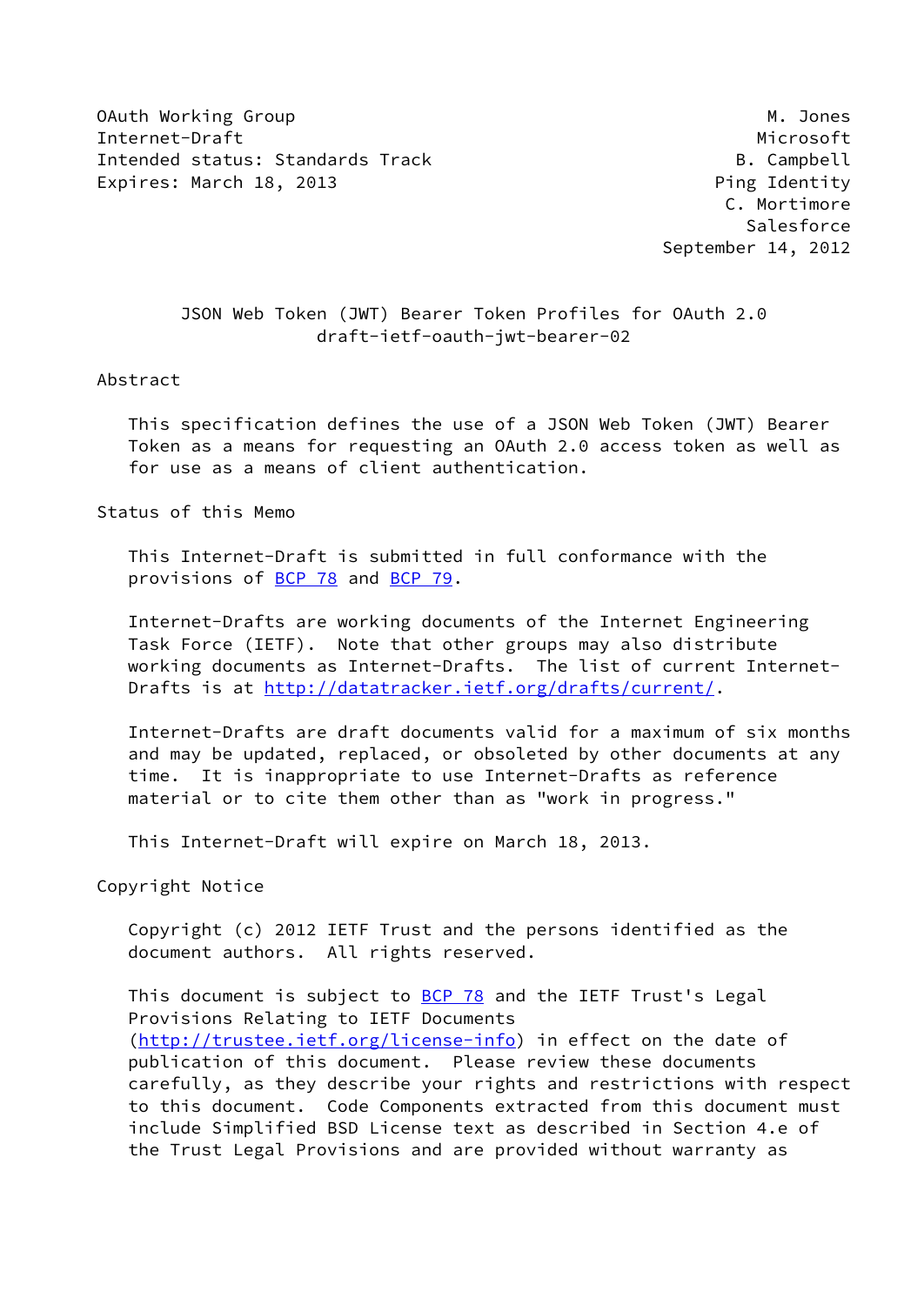| OAuth JWT Bearer Token Profiles<br>Internet-Draft | September 2012 |
|---------------------------------------------------|----------------|
|---------------------------------------------------|----------------|

described in the Simplified BSD License.

# Table of Contents

| 1.1.             | Notational Conventions $\frac{4}{5}$                        |  |  |  |  |
|------------------|-------------------------------------------------------------|--|--|--|--|
| 1.2.             |                                                             |  |  |  |  |
|                  | 2. HTTP Parameter Bindings for Transporting Assertions $4$  |  |  |  |  |
| 2.1.             | Using JWTs as Authorization Grants $\frac{4}{5}$            |  |  |  |  |
| 2.2.             | Using JWTs for Client Authentication $\frac{5}{2}$          |  |  |  |  |
|                  | $\frac{3}{2}$ . JWT Format and Processing Requirements 5    |  |  |  |  |
|                  | $3.1$ . Authorization Grant Processing 7                    |  |  |  |  |
|                  | <u>3.2</u> . Client Authentication Processing $\frac{7}{2}$ |  |  |  |  |
| $\overline{4}$ . |                                                             |  |  |  |  |
|                  | 5. Security Considerations 8                                |  |  |  |  |
| 6.               |                                                             |  |  |  |  |
|                  | 6.1. Sub-Namespace Registration of                          |  |  |  |  |
|                  | urn:ietf:params:oauth:grant-type:jwt-bearer 8               |  |  |  |  |
|                  | 6.2. Sub-Namespace Registration of                          |  |  |  |  |
|                  | urn:ietf:params:oauth:client-assertion-type:jwt-bearer 9    |  |  |  |  |
|                  |                                                             |  |  |  |  |
| 7.1.             |                                                             |  |  |  |  |
|                  | $\frac{7.2}{10}$ . Informative References 10                |  |  |  |  |
|                  | Appendix A. Acknowledgements 10                             |  |  |  |  |
|                  | Appendix B. Document History 10                             |  |  |  |  |
|                  |                                                             |  |  |  |  |
|                  |                                                             |  |  |  |  |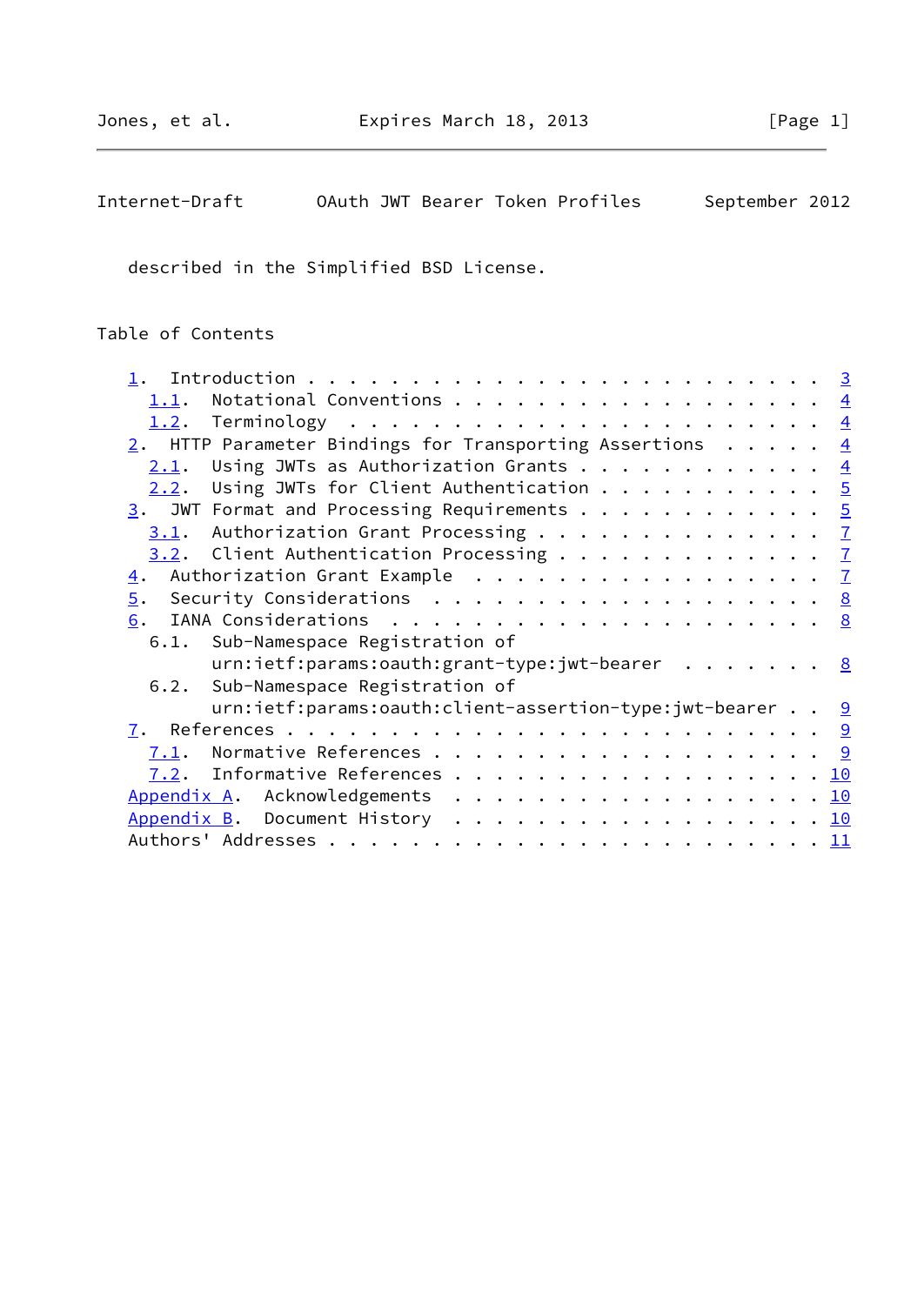Jones, et al. Expires March 18, 2013 [Page 2]

<span id="page-2-1"></span>Internet-Draft OAuth JWT Bearer Token Profiles September 2012

### <span id="page-2-0"></span>[1](#page-2-0). Introduction

JSON Web Token (JWT) [\[JWT](#page-10-4)] is a JavaScript Object Notation (JSON) [\[RFC4627](https://datatracker.ietf.org/doc/pdf/rfc4627)] based security token encoding that enables identity and security information to be shared across security domains. A security token is generally issued by an identity provider and consumed by a relying party that relies on its content to identify the token's subject for security related purposes.

The OAuth 2.0 Authorization Framework  $[I-D.iet f- oauth-v2]$  provides a method for making authenticated HTTP requests to a resource using an access token. Access tokens are issued to third-party clients by an authorization server (AS) with the (sometimes implicit) approval of the resource owner. In OAuth, an authorization grant is an abstract term used to describe intermediate credentials that represent the resource owner authorization. An authorization grant is used by the client to obtain an access token. Several authorization grant types are defined to support a wide range of client types and user experiences. OAuth also allows for the definition of new extension grant types to support additional clients or to provide a bridge between OAuth and other trust frameworks. Finally, OAuth allows the definition of additional authentication mechanisms to be used by clients when interacting with the authorization server.

The Assertion Framework for OAuth 2.0 [[I-D.ietf-oauth-assertions\]](#page-9-4) is an abstract extension to OAuth 2.0 that provides a general framework for the use of Assertions (a.k.a. Security Tokens) as client credentials and/or authorization grants with OAuth 2.0. This specification profiles the Assertion Framework for OAuth 2.0 [\[I-D.ietf-oauth-assertions](#page-9-4)] to define an extension grant type that uses a JSON Web Token (JWT) Bearer Token to request an OAuth 2.0 access token as well as for use as client credentials. The format and processing rules for the JWT defined in this specification are intentionally similar, though not identical, to those in the closely related SAML 2.0 Bearer Assertion Profiles for OAuth 2.0 [\[I-D.ietf-oauth-saml2-bearer](#page-10-5)].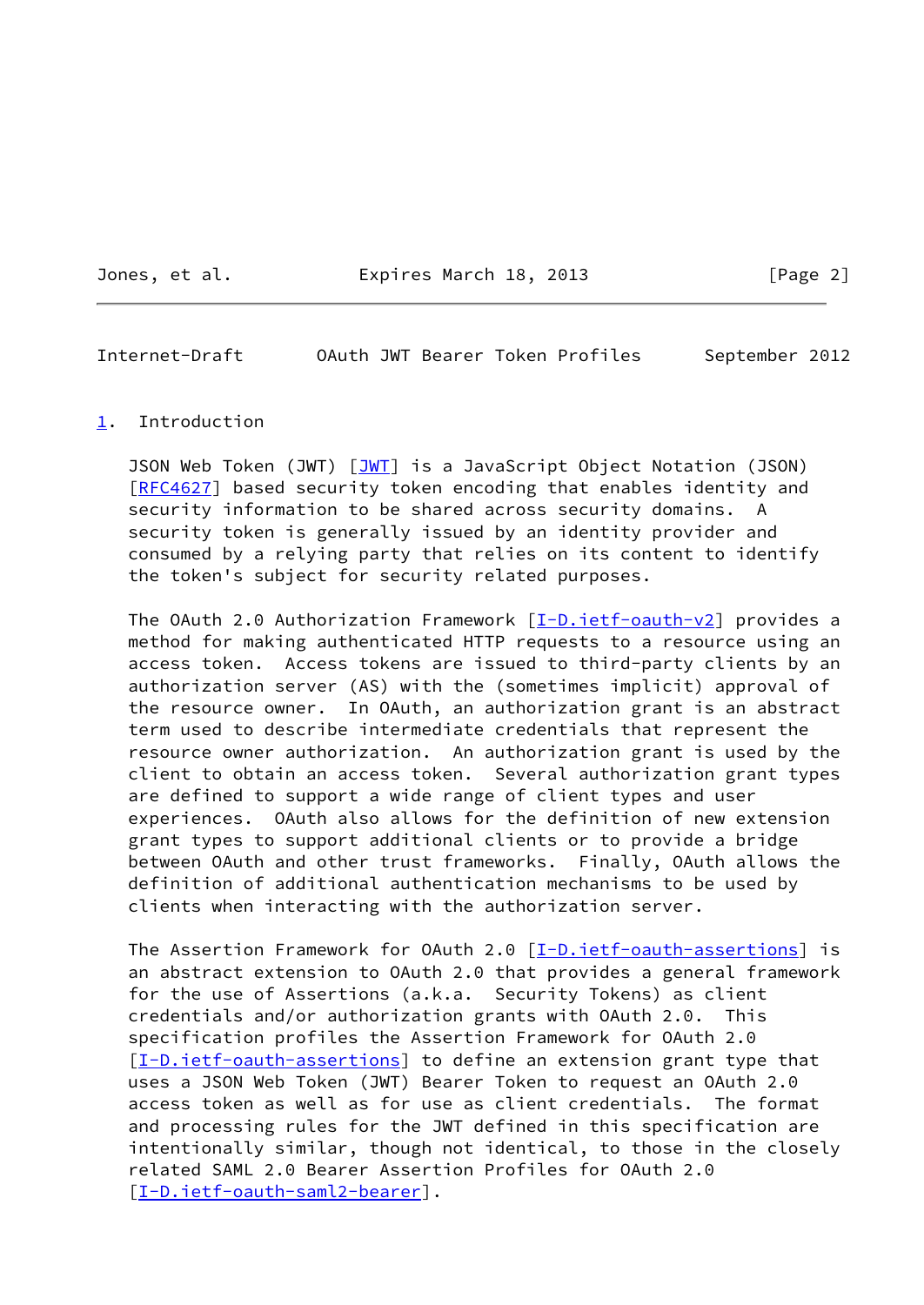This document defines how a JSON Web Token (JWT) Bearer Token can be used to request an access token when a client wishes to utilize an existing trust relationship, expressed through the semantics of (and digital signature calculated over) the JWT, without a direct user approval step at the authorization server. It also defines how a JWT can be used as a client authentication mechanism. The use of a security token for client authentication is orthogonal to and separable from using a security token as an authorization grant. They can be used either in combination or separately. Client authentication using a JWT is nothing more than an alternative way for a client to authenticate to the token endpoint and must be used

| Jones, et al. | Expires March 18, 2013 | [Page 3] |
|---------------|------------------------|----------|
|---------------|------------------------|----------|

<span id="page-3-1"></span>Internet-Draft OAuth JWT Bearer Token Profiles September 2012

 in conjunction with some grant type to form a complete and meaningful protocol request. JWT authorization grants may be used with or without client authentication or identification. Whether or not client authentication is needed in conjunction with a JWT authorization grant, as well as the supported types of client authentication, are policy decisions at the discretion of the authorization server.

 The process by which the client obtains the JWT, prior to exchanging it with the authorization server or using it for client authentication, is out of scope.

<span id="page-3-0"></span>[1.1](#page-3-0). Notational Conventions

 The key words "MUST", "MUST NOT", "REQUIRED", "SHALL", "SHALL NOT", "SHOULD", "SHOULD NOT", "RECOMMENDED", "MAY", and "OPTIONAL" in this document are to be interpreted as described in [RFC 2119 \[RFC2119](https://datatracker.ietf.org/doc/pdf/rfc2119)].

 Unless otherwise noted, all the protocol parameter names and values are case sensitive.

### <span id="page-3-2"></span>[1.2](#page-3-2). Terminology

 All terms are as defined in The OAuth 2.0 Authorization Framework [\[I-D.ietf-oauth-v2](#page-9-3)], Assertion Framework for OAuth 2.0 [\[I-D.ietf-oauth-assertions](#page-9-4)], and JSON Web Token ([JWT](#page-10-4)) [JWT].

<span id="page-3-3"></span>[2](#page-3-3). HTTP Parameter Bindings for Transporting Assertions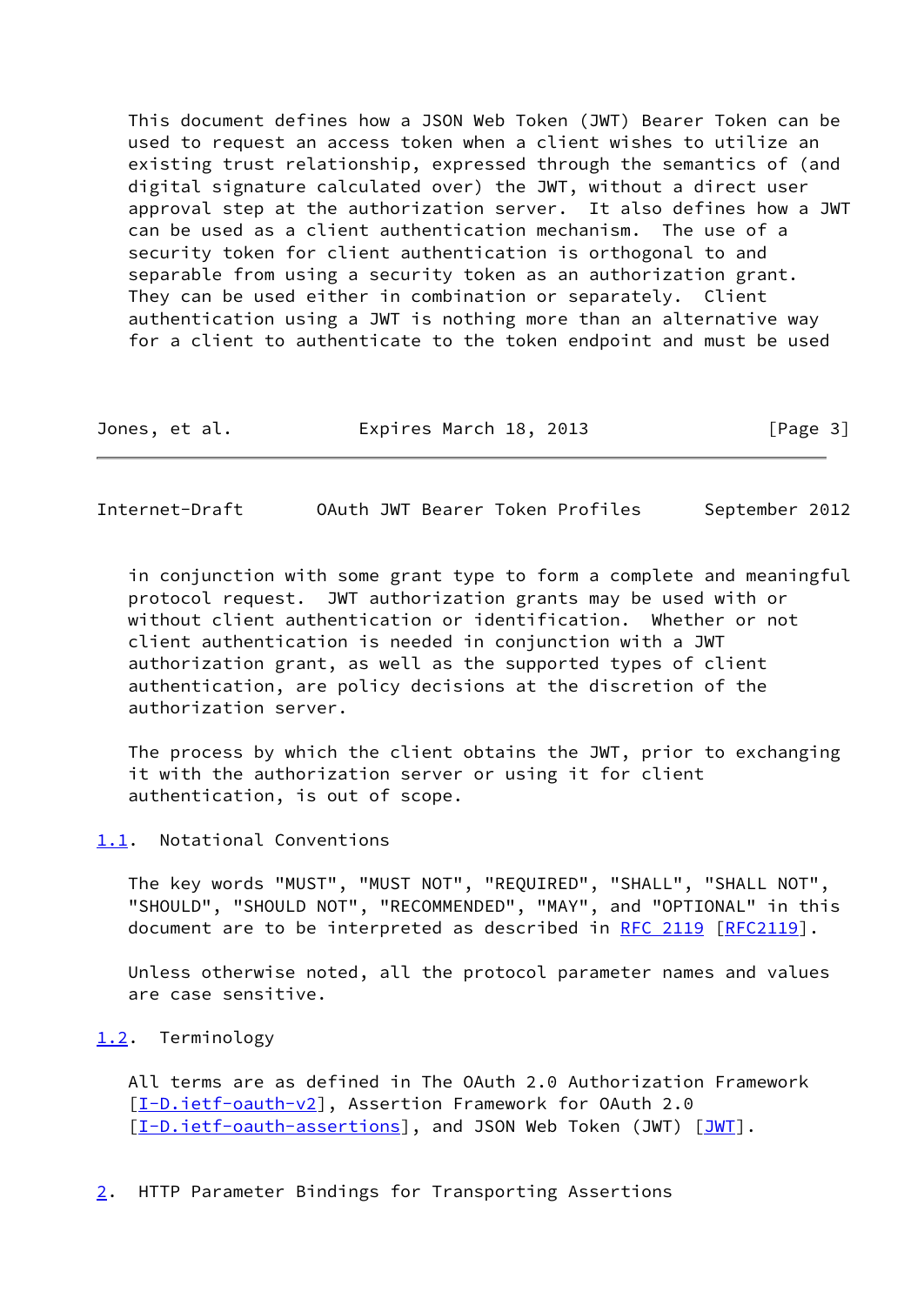The Assertion Framework for OAuth 2.0 [[I-D.ietf-oauth-assertions\]](#page-9-4) defines generic HTTP parameters for transporting Assertions (a.k.a. Security Tokens) during interactions with a token endpoint. This section defines the values of those parameters for use with JWT Bearer Tokens.

<span id="page-4-0"></span>[2.1](#page-4-0). Using JWTs as Authorization Grants

 To use a JWT Bearer Token as an authorization grant, use the following parameter values and encodings.

 The value of the "grant\_type" parameter MUST be "urn:ietf:params:oauth:grant-type:jwt-bearer".

The value of the "assertion" parameter MUST contain a single JWT.

 The following non-normative example demonstrates an Access Token Request with a JWT as an authorization grant (with extra line breaks

| Jones, et al. | Expires March 18, 2013 | [Page 4] |
|---------------|------------------------|----------|
|---------------|------------------------|----------|

<span id="page-4-2"></span>Internet-Draft OAuth JWT Bearer Token Profiles September 2012

for display purposes only):

 POST /token.oauth2 HTTP/1.1 Host: as.example.com Content-Type: application/x-www-form-urlencoded

 grant\_type=urn%3Aietf%3Aparams%3Aoauth%3Agrant-type%3Ajwt-bearer &assertion=eyJhbGciOiJFUzI1NiJ9. eyJpc3Mi[...omitted for brevity...]. J9l-ZhwP[...omitted for brevity...]

<span id="page-4-1"></span>[2.2](#page-4-1). Using JWTs for Client Authentication

 To use a JWT Bearer Token for client authentication grant, use the following parameter values and encodings.

The value of the "client assertion type" parameter MUST be "urn:ietf:params:oauth:client-assertion-type:jwt-bearer".

 The value of the "client\_assertion" parameter MUST contain a single JWT.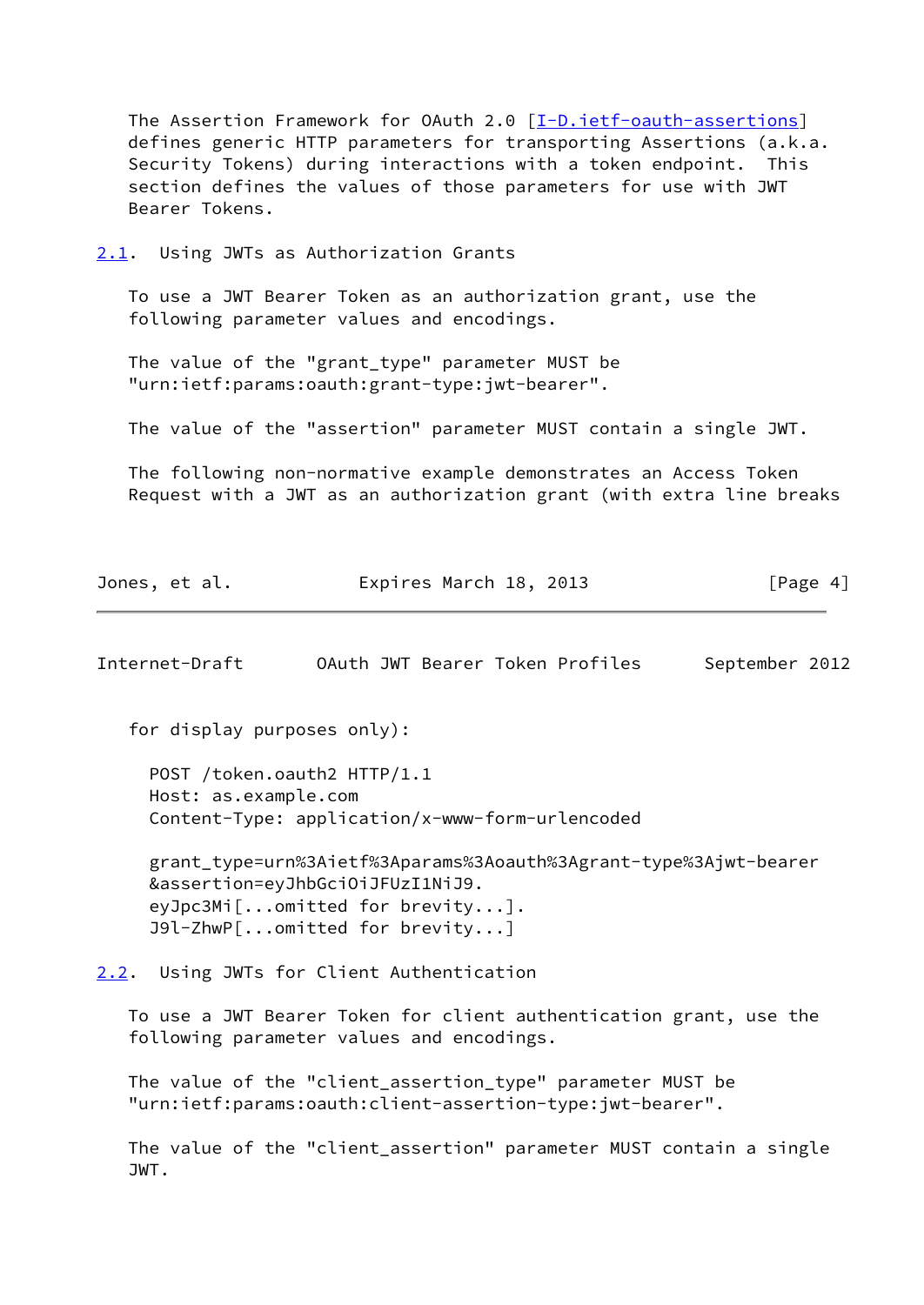The following non-normative example demonstrates client authentication using a JWT during the presentation of an authorization code grant in an Access Token Request (with extra line breaks for display purposes only):

 POST /token.oauth2 HTTP/1.1 Host: as.example.com Content-Type: application/x-www-form-urlencoded

 grant\_type=authorization\_code& code=vAZEIHjQTHuGgaSvyW9hO0RpusLzkvTOww3trZBxZpo& client\_assertion\_type=urn%3Aietf%3Aparams%3Aoauth%3A client-assertion-type%3Ajwt-bearer& client\_assertion=eyJhbGciOiJSUzI1NiJ9. eyJpc3Mi[...omitted for brevity...]. cC4hiUPo[...omitted for brevity...]

<span id="page-5-0"></span>[3](#page-5-0). JWT Format and Processing Requirements

 In order to issue an access token response as described in The OAuth 2.0 Authorization Framework [\[I-D.ietf-oauth-v2](#page-9-3)] or to rely on a JWT for client authentication, the authorization server MUST validate the JWT according to the criteria below. Application of additional restrictions and policy are at the discretion of the authorization server.

| Expires March 18, 2013<br>Jones, et al. | [Page 5] |
|-----------------------------------------|----------|
|-----------------------------------------|----------|

Internet-Draft OAuth JWT Bearer Token Profiles September 2012

- o The JWT MUST contain an "iss" (issuer) claim that contains a unique identifier for the entity that issued the JWT.
- o The JWT MUST contain a "prn" (principal) claim identifying the subject of the transaction. The principal MAY identify the resource owner for whom the access token is being requested. For client authentication, the principal MUST be the "client\_id" of the OAuth client. When using a JWT as an authorization grant, the principal SHOULD identify an authorized accessor for whom the access token is being requested (typically the resource owner, or an authorized delegate).
- o The JWT MUST contain an "aud" (audience) claim containing a URI reference that identifies the authorization server, or the service provider principal entity of its controlling domain, as an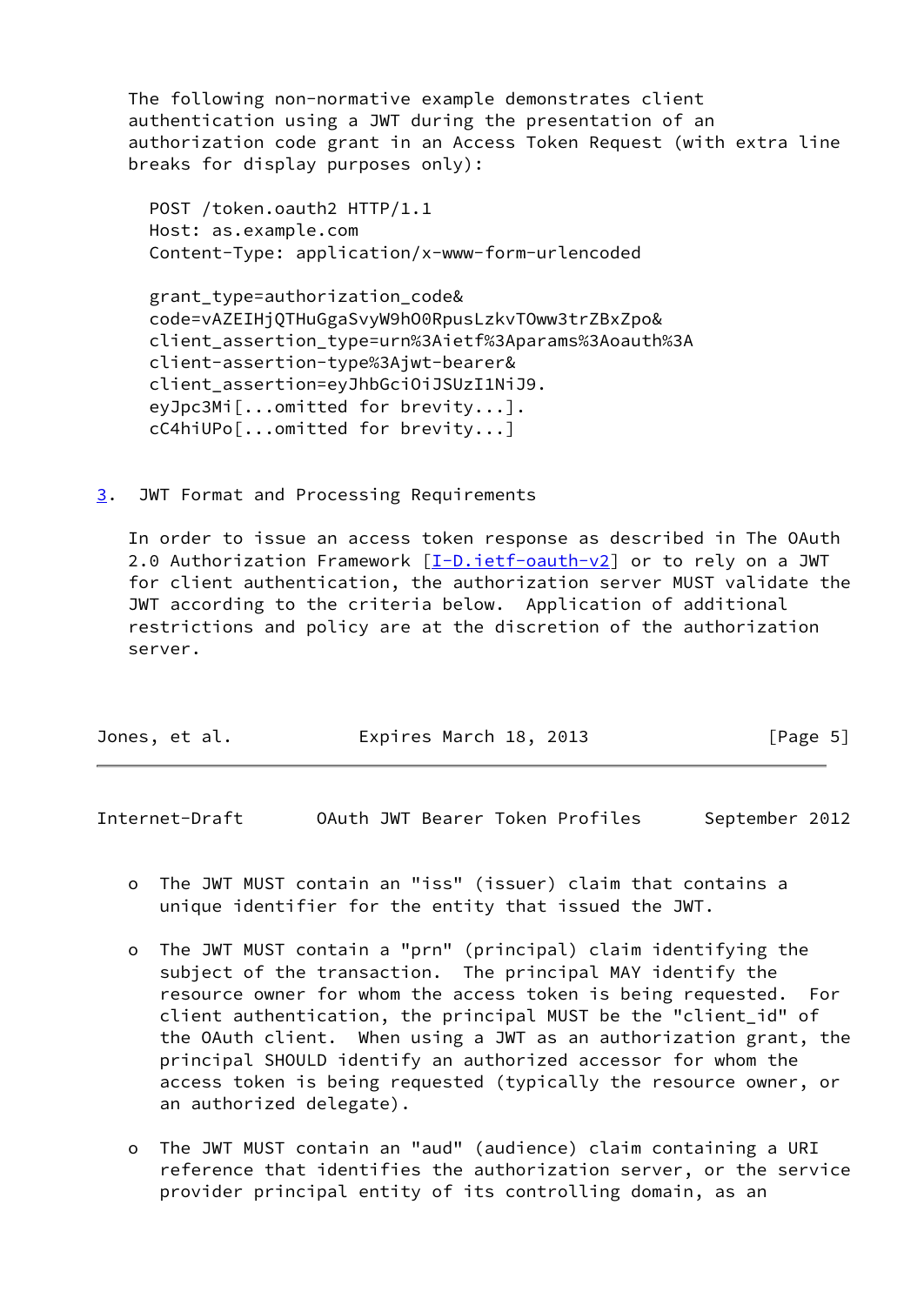intended audience. The token endpoint URL of the authorization server MAY be used as an acceptable value for an "aud" element. The authorization server MUST verify that it is an intended audience for the JWT.

- o The JWT MUST contain an "exp" (expiration) claim that limits the time window during which the JWT can be used. The authorization server MUST verify that the expiration time has not passed, subject to allowable clock skew between systems. The authorization server MAY reject JWTs with an "exp" claim value that is unreasonably far in the future.
- o The JWT MAY contain an "nbf" (not before) claim that identifies the time before which the token MUST NOT be accepted for processing.
- o The JWT MAY contain an "iat" (issued at) claim that identifies the time at which the JWT was issued. The authorization server MAY reject JWTs with an "iat" claim value that is unreasonably far in the past.
- o The JWT MAY contain a "jti" (JWT ID) claim that provides a unique identifier for the token. The authorization server MAY ensure that JWTs are not replayed by maintaining the set of used "jti" values for the length of time for which the JWT would be considered valid based on the applicable "exp" instant.
- o The JWT MAY contain other claims.
- o The JWT MUST be digitally signed by the issuer and the authorization server MUST verify the signature.

| Jones, et al. | Expires March 18, 2013 | [Page 6] |
|---------------|------------------------|----------|
|               |                        |          |

<span id="page-6-1"></span>Internet-Draft OAuth JWT Bearer Token Profiles September 2012

 o The authorization server MUST verify that the JWT is valid in all other respects per JSON Web Token (JWT) [[JWT\]](#page-10-4).

## <span id="page-6-0"></span>[3.1](#page-6-0). Authorization Grant Processing

 If present, the authorization server MUST also validate the client credentials.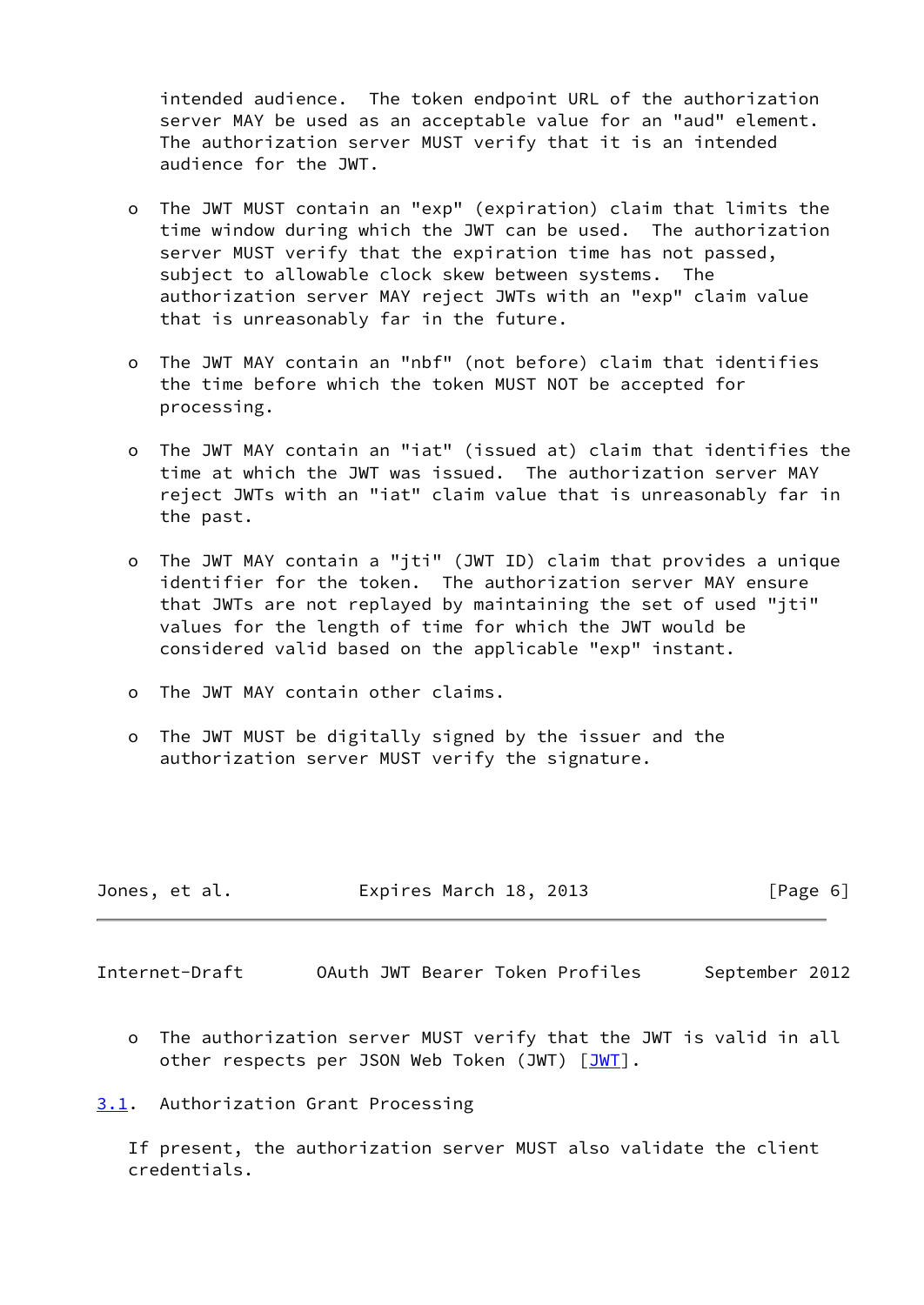If the JWT is not valid, or the current time is not within the token's valid time window for use, the authorization server MUST construct an error response as defined in OAuth 2.0 [\[I-D.ietf-oauth-v2](#page-9-3)]. The value of the "error" parameter MUST be the "invalid grant" error code. The authorization server MAY include additional information regarding the reasons the JWT was considered invalid using the "error description" or "error uri" parameters.

For example:

```
 HTTP/1.1 400 Bad Request
     Content-Type: application/json
     Cache-Control: no-store
\{ "error":"invalid_grant",
      "error_description":"Audience validation failed"
      }
```
<span id="page-7-0"></span>[3.2](#page-7-0). Client Authentication Processing

 If the client JWT is not valid, or its subject confirmation requirements cannot be met, the authorization server MUST construct an error response as defined in OAuth 2.0  $[I-D.iett-eault-v2]$ . The value of the "error" parameter MUST be the "invalid\_client" error code. The authorization server MAY include additional information regarding the reasons the JWT was considered invalid using the "error\_description" or "error\_uri" parameters.

<span id="page-7-1"></span>[4](#page-7-1). Authorization Grant Example

 Though non-normative, the following examples illustrate what a conforming JWT and access token request would look like.

Jones, et al. **Expires March 18, 2013** [Page 7]

<span id="page-7-2"></span>Internet-Draft OAuth JWT Bearer Token Profiles September 2012

Below is an example JSON object that could be encoded to produce the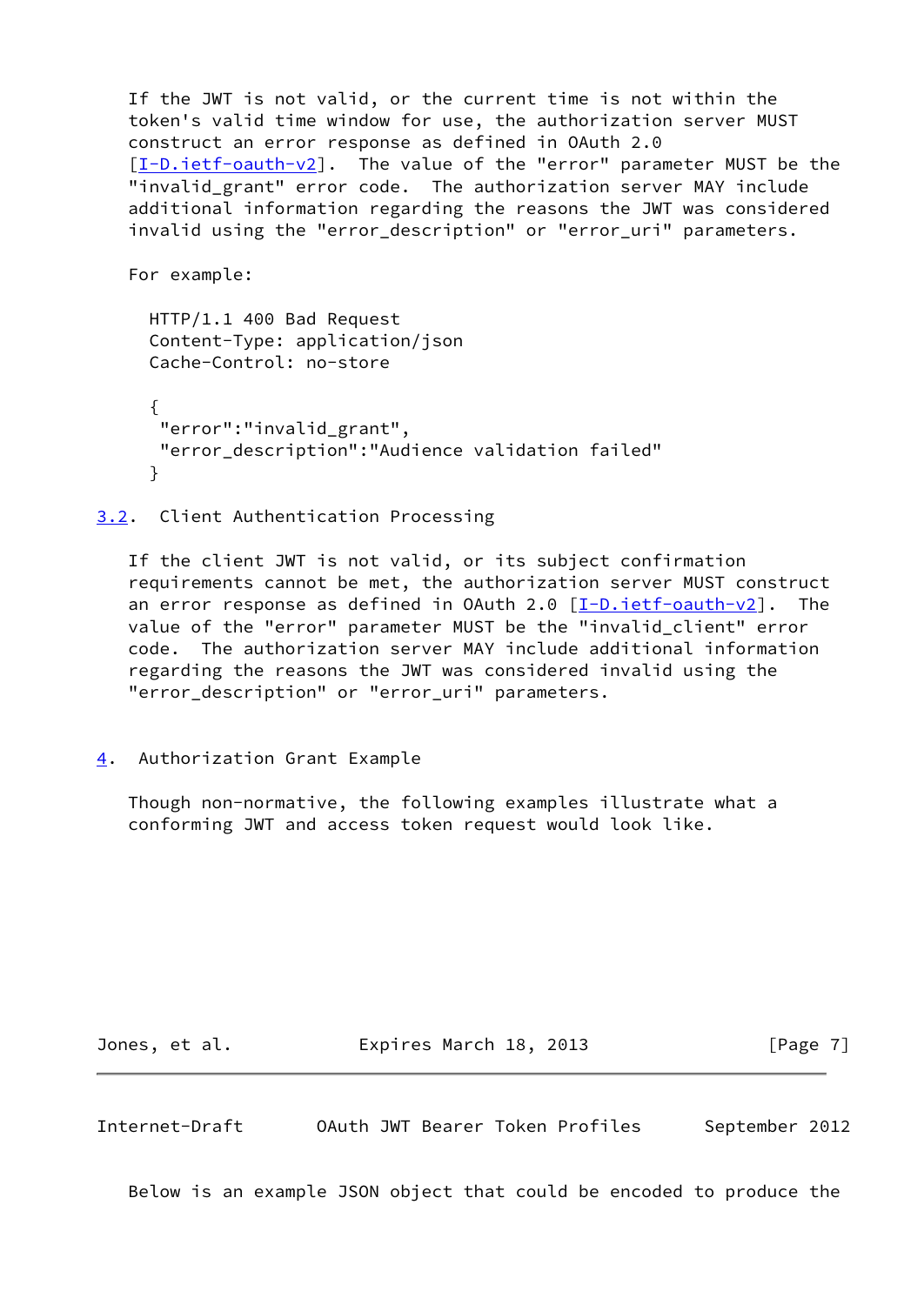JWT Claims Object for a JWT: {"iss":"https://jwt-idp.example.com", "prn":"mailto:mike@example.com", "aud":"https://jwt-rp.example.net", "nbf":1300815780, "exp":1300819380, "http://claims.example.com/member":true}

 The following example JSON object, used as the header of a JWT, declares that the JWT is signed with the ECDSA P-256 SHA-256 algorithm.

{"alg":"ES256"}

 To present the JWT with the claims and header shown in the previous example as part of an access token request, for example, the client might make the following HTTPS request (with extra line breaks for display purposes only):

 POST /token.oauth2 HTTP/1.1 Host: authz.example.net Content-Type: application/x-www-form-urlencoded

 grant\_type=urn%3Aietf%3Aparams%3Aoauth%3Agrant-type%3Ajwt-bearer &assertion=eyJhbGciOiJFUzI1NiJ9. eyJpc3Mi[...omitted for brevity...]. J9l-ZhwP[...omitted for brevity...]

<span id="page-8-0"></span>[5](#page-8-0). Security Considerations

 No additional security considerations apply beyond those described within The OAuth 2.0 Authorization Framework  $[I-D.iet f- oauth-v2]$ , the Assertion Framework for OAuth 2.0 [[I-D.ietf-oauth-assertions\]](#page-9-4), and the JSON Web Token (JWT) [\[JWT](#page-10-4)] specification.

- <span id="page-8-1"></span>[6](#page-8-1). IANA Considerations
- <span id="page-8-2"></span>[6.1](#page-8-2). Sub-Namespace Registration of urn:ietf:params:oauth:grant-type:jwt-bearer

 This specification registers the value "grant-type:jwt-bearer" in the IANA urn:ietf:params:oauth registry established in An IETF URN Sub- Namespace for OAuth [\[I-D.ietf-oauth-urn-sub-ns](#page-9-5)].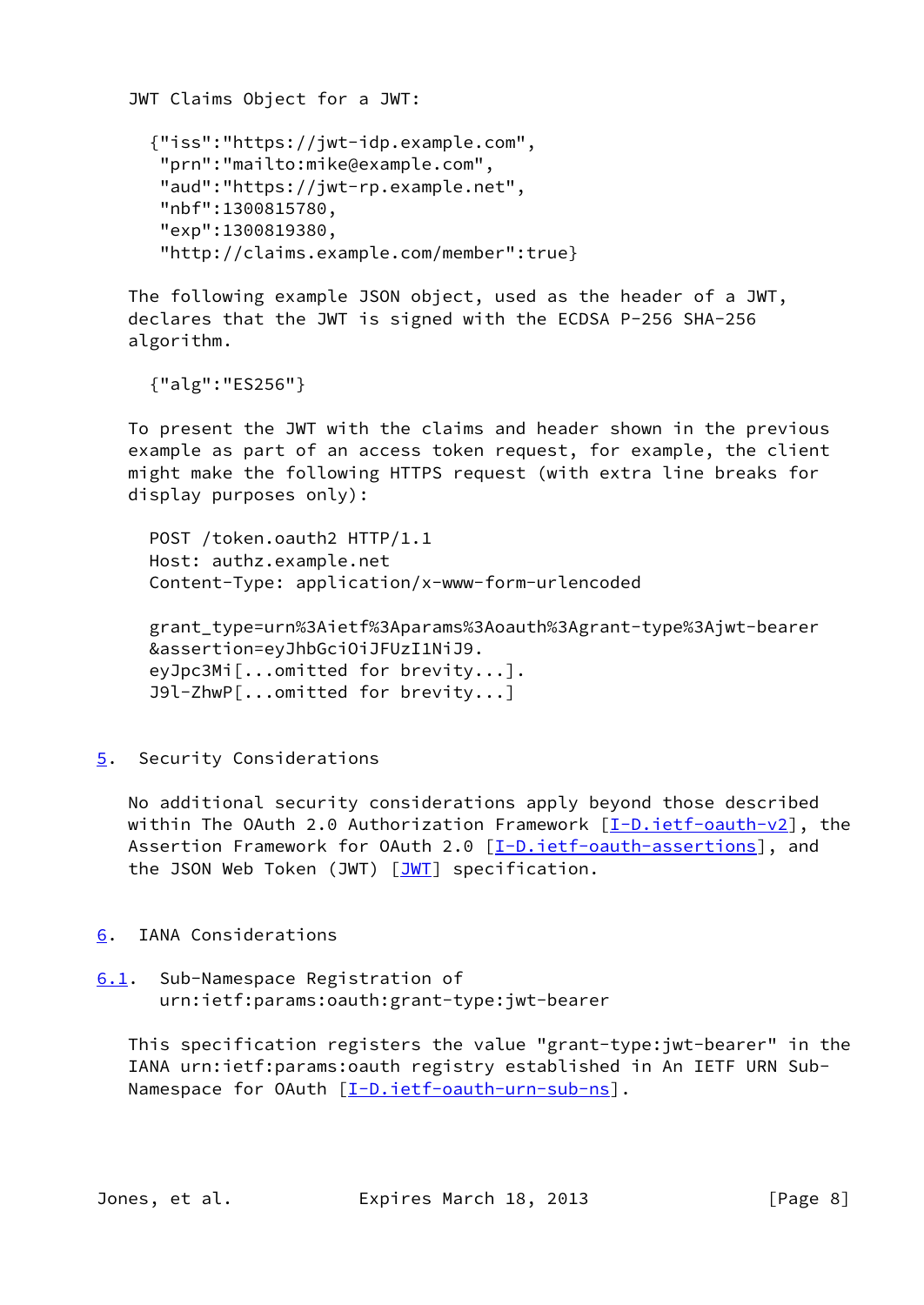<span id="page-9-0"></span>Internet-Draft OAuth JWT Bearer Token Profiles September 2012

- o URN: urn:ietf:params:oauth:grant-type:jwt-bearer
- o Common Name: JWT Bearer Token Grant Type Profile for OAuth 2.0
- o Change controller: IETF
- o Specification Document: [[this document]]
- <span id="page-9-6"></span>[6.2](#page-9-6). Sub-Namespace Registration of urn:ietf:params:oauth:client-assertion-type:jwt-bearer

 This specification registers the value "client-assertion-type:jwt-bearer" in the IANA urn:ietf:params:oauth registry established in An IETF URN Sub-Namespace for OAuth [\[I-D.ietf-oauth-urn-sub-ns](#page-9-5)].

- o URN: urn:ietf:params:oauth:client-assertion-type:jwt-bearer
- o Common Name: JWT Bearer Token Profile for OAuth 2.0 Client Authentication
- o Change controller: IETF
- o Specification Document: [[this document]]
- <span id="page-9-1"></span>[7](#page-9-1). References
- <span id="page-9-2"></span>[7.1](#page-9-2). Normative References

<span id="page-9-4"></span> [I-D.ietf-oauth-assertions] Campbell, B., Mortimore, C., Jones, M., and Y. Goland, "Assertion Framework for OAuth 2.0", [draft-ietf-oauth-assertions-04](https://datatracker.ietf.org/doc/pdf/draft-ietf-oauth-assertions-04) (work in progress), July 2012.

<span id="page-9-5"></span>[I-D.ietf-oauth-urn-sub-ns]

 Campbell, B. and H. Tschofenig, "An IETF URN Sub-Namespace for OAuth", [draft-ietf-oauth-urn-sub-ns-05](https://datatracker.ietf.org/doc/pdf/draft-ietf-oauth-urn-sub-ns-05) (work in progress), June 2012.

<span id="page-9-3"></span>[I-D.ietf-oauth-v2]

 Hammer-Lahav, E., Recordon, D., and D. Hardt, "The OAuth 2.0 Authorization Framework", [draft-ietf-oauth-v2-28](https://datatracker.ietf.org/doc/pdf/draft-ietf-oauth-v2-28) (work in progress), June 2012.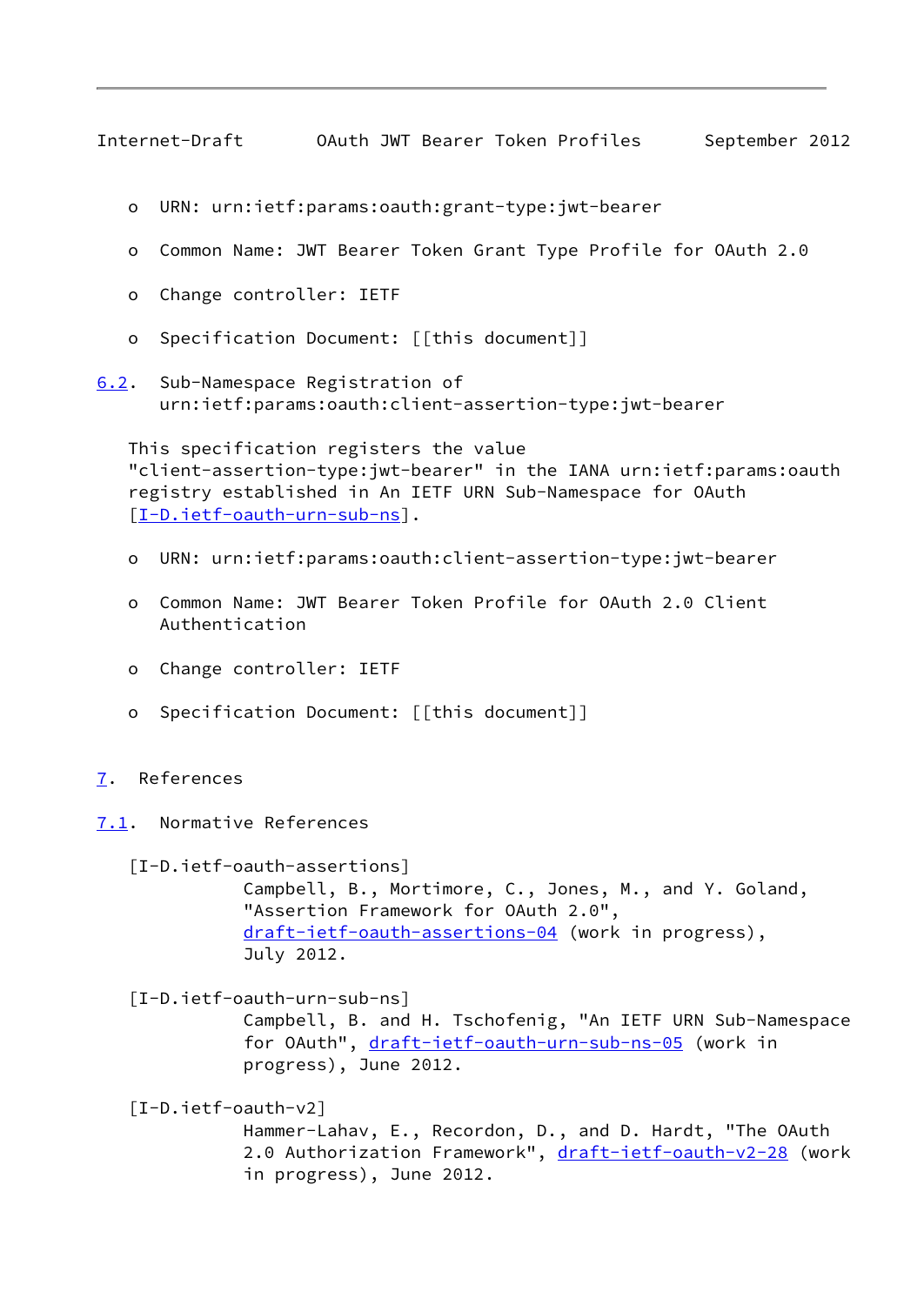<span id="page-10-4"></span> [JWT] Jones, M., Bradley, J., and N. Sakimura, "JSON Web Token (JWT)", July 2012.

| Jones, et al. | Expires March 18, 2013 | [Page 9] |
|---------------|------------------------|----------|
|---------------|------------------------|----------|

<span id="page-10-1"></span>Internet-Draft OAuth JWT Bearer Token Profiles September 2012

- [RFC2119] Bradner, S., "Key words for use in RFCs to Indicate Requirement Levels", [BCP 14](https://datatracker.ietf.org/doc/pdf/bcp14), [RFC 2119](https://datatracker.ietf.org/doc/pdf/rfc2119), March 1997.
- [RFC4627] Crockford, D., "The application/json Media Type for JavaScript Object Notation (JSON)", [RFC 4627,](https://datatracker.ietf.org/doc/pdf/rfc4627) July 2006.

<span id="page-10-0"></span>[7.2](#page-10-0). Informative References

<span id="page-10-5"></span> [I-D.ietf-oauth-saml2-bearer] Campbell, B. and C. Mortimore, "SAML 2.0 Bearer Assertion Profiles for OAuth 2.0", [draft-ietf-oauth-saml2-bearer-13](https://datatracker.ietf.org/doc/pdf/draft-ietf-oauth-saml2-bearer-13) (work in progress), July 2012.

<span id="page-10-2"></span>[Appendix A.](#page-10-2) Acknowledgements

 This profile was derived from SAML 2.0 Bearer Assertion Profiles for OAuth 2.0 [[I-D.ietf-oauth-saml2-bearer](#page-10-5)] by Brian Campbell and Chuck Mortimore.

<span id="page-10-3"></span>[Appendix B.](#page-10-3) Document History

[[ to be removed by the RFC editor before publication as an RFC ]]

 $-02$ 

- o Add more text to intro explaining that an assertion/JWT grant type can be used with or without client authentication/identification and that client assertion/JWT authentication is nothing more than an alternative way for a client to authenticate to the token endpoint
- o Add examples to Sections [2.1](#page-4-0) and [2.2](#page-4-1)
- o Update references

 $-01$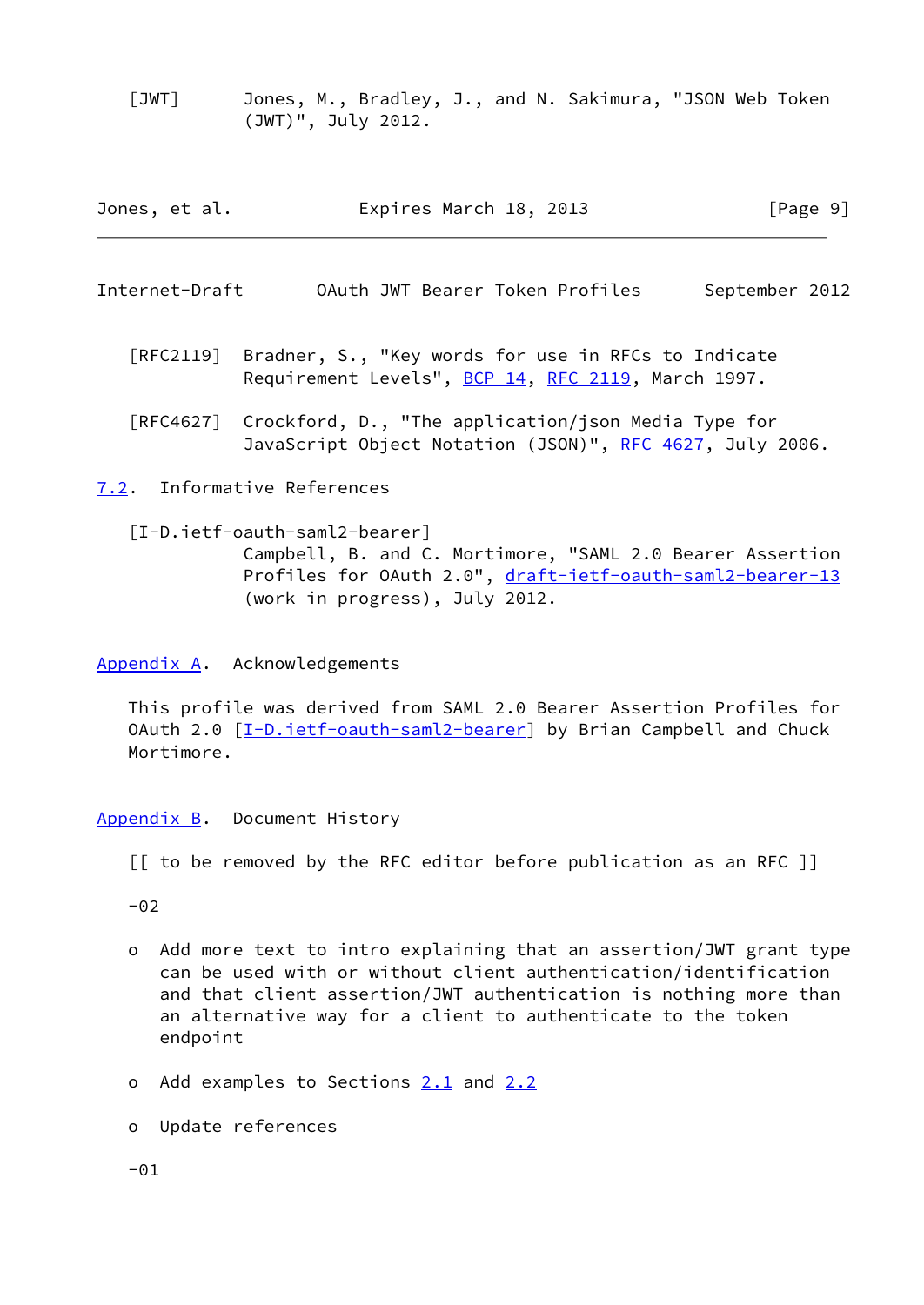- o Tracked specification name changes: "The OAuth 2.0 Authorization Protocol" to "The OAuth 2.0 Authorization Framework" and "OAuth 2.0 Assertion Profile" to "Assertion Framework for OAuth 2.0".
- o Merged in changes between [draft-ietf-oauth-saml2-bearer-11](https://datatracker.ietf.org/doc/pdf/draft-ietf-oauth-saml2-bearer-11) and [draft-ietf-oauth-saml2-bearer-13.](https://datatracker.ietf.org/doc/pdf/draft-ietf-oauth-saml2-bearer-13) All changes were strictly editorial.

-00

| Expires March 18, 2013<br>Jones, et al. | [Page 10] |
|-----------------------------------------|-----------|
|-----------------------------------------|-----------|

<span id="page-11-0"></span>Internet-Draft OAuth JWT Bearer Token Profiles September 2012

 o Created the initial IETF draft based upon [draft-jones-oauth-jwt-bearer-04](https://datatracker.ietf.org/doc/pdf/draft-jones-oauth-jwt-bearer-04) with no normative changes.

Authors' Addresses

 Michael B. Jones Microsoft

 Email: mbj@microsoft.com URI: <http://self-issued.info/>

 Brian Campbell Ping Identity Corp.

Email: brian.d.campbell@gmail.com

 Chuck Mortimore Salesforce

Email: cmortimore@salesforce.com